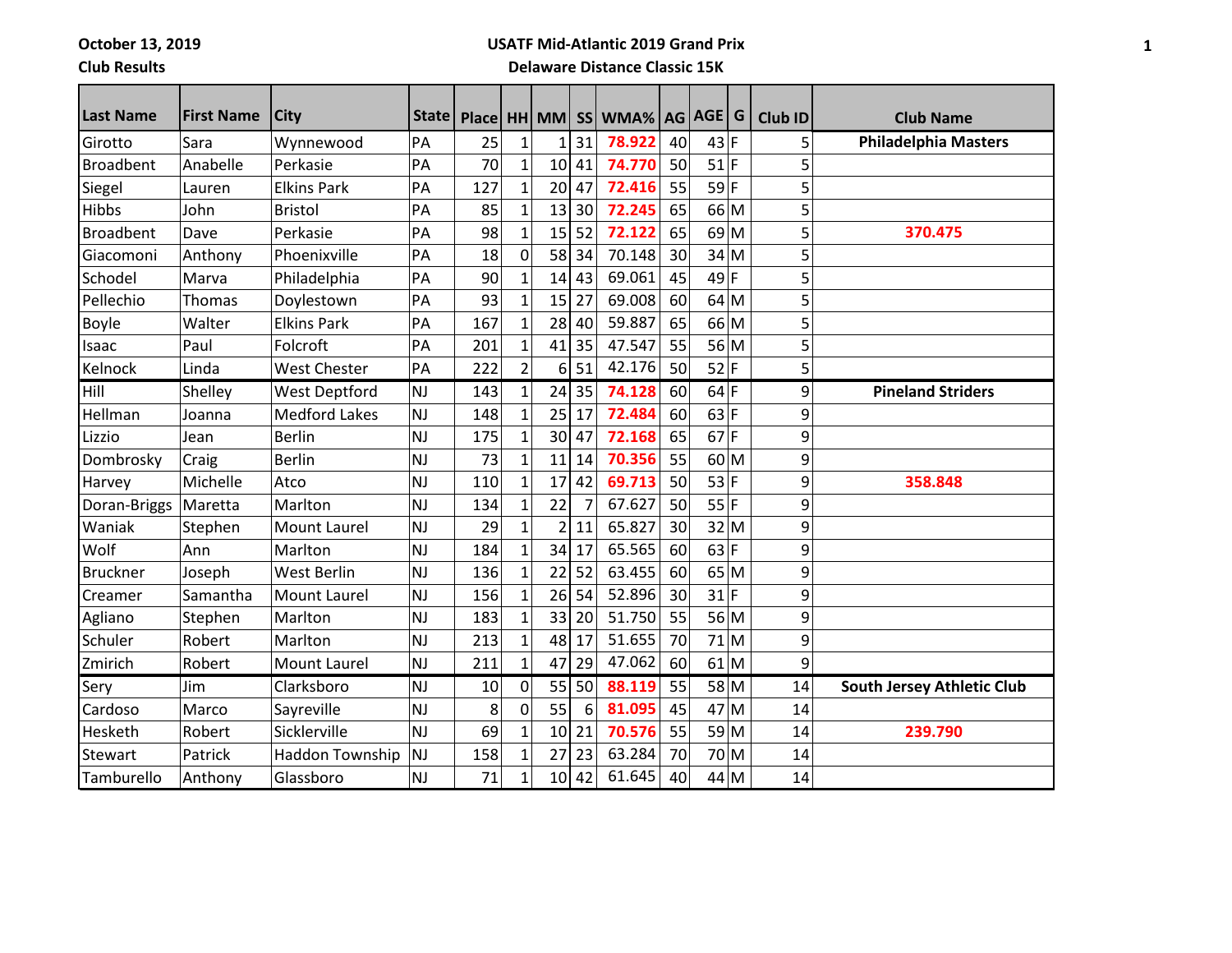**October 13, 2019**

### **Club Results**

### **USATF Mid-Atlantic 2019 Grand Prix Delaware Distance Classic 15K**

| Wiechecki       | David          | Wilmington           | DE        | 23             | $\mathbf{1}$   | $\mathbf 1$    | 8  | 79.744 | 55 | 57 M   | 25  | <b>Pike Creek Valley Running Club</b> |
|-----------------|----------------|----------------------|-----------|----------------|----------------|----------------|----|--------|----|--------|-----|---------------------------------------|
| Tuntivate       | Chanon         | Wilmington           | DE        | $\overline{7}$ | $\mathbf 0$    | 51             | 32 | 79.398 | 25 | 26 M   | 25  |                                       |
| Giampietro      | Carol          | <b>Garnet Valley</b> | PA        | 104            | $\mathbf{1}$   | 16             | 32 | 78.550 | 60 | $61$ F | 25  |                                       |
| Steenkamer      | Thomas         | <b>Rising Sun</b>    | <b>MD</b> | 41             | $\overline{1}$ | 4              | 25 | 77.801 | 60 | 60 M   | 25  |                                       |
| Mason           | Robert         | Wilmington           | DE        | 56             | $\mathbf{1}$   | $\overline{7}$ | 21 | 77.308 | 60 | 64 M   | 25  | 392.800                               |
| Rusk            | Sarah          | Wilmington           | DE        | 31             | $\mathbf{1}$   | $\overline{2}$ | 23 | 75.688 | 35 | $39$ F | 25  |                                       |
| Cutrona         | Matthew        | Wilmington           | DE        | 28             | $\mathbf{1}$   | $\mathbf{1}$   | 57 | 73.339 | 45 | 49 M   | 25  |                                       |
| Olmstead        | <b>Betty</b>   | Wilmington           | DE        | 225            | $\overline{2}$ | 11             | 39 | 54.690 | 70 | $73$ F | 25  |                                       |
| Dougherty       | Christopher    | Penn Valley          | PA        | 64             | $\mathbf{1}$   | 8 <sup>1</sup> | 42 | 68.462 | 50 | 53 M   | 28  | Bryn Mawr Running Club 68.462         |
| <b>Dykes</b>    | Gene           | Bala Cynwyd          | PA        | 27             | $\mathbf{1}$   | $\mathbf{1}$   | 51 | 90.434 | 70 | 71 M   | 81  | <b>Greater Philadelphia TC</b>        |
| Permar          | Terry          | Perkasie             | PA        | 37             | $\mathbf{1}$   | $\overline{3}$ | 44 | 82.505 | 60 | 65 M   | 81  |                                       |
| Boyer           | Linda          | North Wales          | PA        | 86             | $\mathbf{1}$   | 13             | 52 | 81.385 | 60 | $61$ F | 81  |                                       |
| McGrath         | Kyra           | Bala Cynwyd          | PA        | 113            | $\mathbf{1}$   | 18             | 14 | 81.317 | 60 | $65$ F | 81  |                                       |
| Jennings        | Thomas         | Ft Washington        | PA        | 87             | $\mathbf{1}$   | 13             | 59 | 80.018 | 75 | 75 M   | 81  | 415.659                               |
| Snyder          | Amy            | Lansdale             | PA        | 114            | $\mathbf{1}$   | 18             | 15 | 75.783 | 60 | 60 F   | 81  |                                       |
| Tozer           | Colleen        | Philadelphia         | PA        | 101            | $\mathbf{1}$   | 15             | 56 | 60.536 | 30 | $31$ F | 81  |                                       |
| Gearinger       | Dylan          | Philadelphia         | PA        | $\mathbf{1}$   | $\pmb{0}$      | 45             | 34 | 89.795 | 20 | $22$ M | 82  | Philadelphia Runner Track Club        |
| Voorhees        | Simon          | Philadelphia         | PA        | $\overline{2}$ | $\mathbf 0$    | 47             | 41 | 85.809 | 25 | $25$ M | 82  |                                       |
| Kelly           | Lauren         | Philadelphia         | PA        | 17             | $\mathbf 0$    | 57             | 13 | 80.251 | 25 | $29$ F | 82  |                                       |
| Rissell         | Ethan          | Lafayette Hill       | PA        | 5              | $\mathbf 0$    | 51             | 13 | 79.889 | 25 | $30$ M | 82  |                                       |
| O'Donnell       | Jake           | Moorestown           | <b>NJ</b> | 6              | $\mathbf 0$    | 51             | 15 | 79.837 | 25 | $26$ M | 82  | 415.582                               |
| Gottlieb        | <b>Bridget</b> | Philadelphia         | PA        | 33             | $\mathbf{1}$   | $\overline{2}$ | 48 | 73.116 | 20 | $23$ F | 82  |                                       |
| Skalski         | Evan           | Philadelphia         | PA        | 12             | $\pmb{0}$      | 56             | 17 | 72.698 | 25 | $28$ M | 82  |                                       |
| McCoubrie       | Doreen         | <b>West Chester</b>  | PA        | 24             | $\mathbf{1}$   | $1\vert$       | 13 | 93.085 | 55 | $57$ F | 155 | <b>Athena Track Club</b>              |
| Jasper          | Lorraine       | Birchrunville        | PA        | 51             | $\overline{1}$ | 6              | 24 | 86.948 | 55 | $58$ F | 155 |                                       |
| Dean            | Abby           | Philadelphia         | PA        | 21             | $\pmb{0}$      | 59             | 59 | 85.024 | 45 | $48$ F | 155 |                                       |
| Pangburn        | Julie          | Downingtown          | PA        | 48             | $\mathbf{1}$   | 5              | 54 | 84.269 | 50 | $55$ F | 155 |                                       |
| Peterson        | Christy        | North Wales          | PA        | 20             | $\pmb{0}$      | 59             | 23 | 83.216 | 40 | $45$ F | 155 | 432.542                               |
| Heppelmann      | Patricia       | Malvern              | PA        | 44             | $\mathbf{1}$   | 5              | 27 | 76.241 | 45 | $46$ F | 155 |                                       |
| McConnell       | Lee            | Malvern              | PA        | 58             | $\mathbf{1}$   | 7              | 26 | 77.978 | 65 | 65 M   | 182 | <b>Downingtown Running Club</b>       |
| DiPangrazio     | Denise         | Downingtwon          | PA        | 115            | $\mathbf{1}$   | 18             | 18 | 77.842 | 60 | $62$ F | 182 |                                       |
| <b>Jefferis</b> | Robin          | Phoenixville         | PA        | 84             | $\mathbf{1}$   | 13             | 20 | 76.705 | 55 | $56$ F | 182 |                                       |
| Fillippo        | <b>Brian</b>   | Phoenixville         | PA        | 77             | $\mathbf{1}$   | 11             | 45 | 69.199 | 55 | 59 M   | 182 |                                       |
| Conway          | Bill           | Downingtown          | PA        | 126            | $\mathbf{1}$   | 20             | 39 | 61.004 | 55 | 58 M   | 182 | 362.727                               |
|                 |                |                      |           |                |                |                |    |        |    |        |     |                                       |